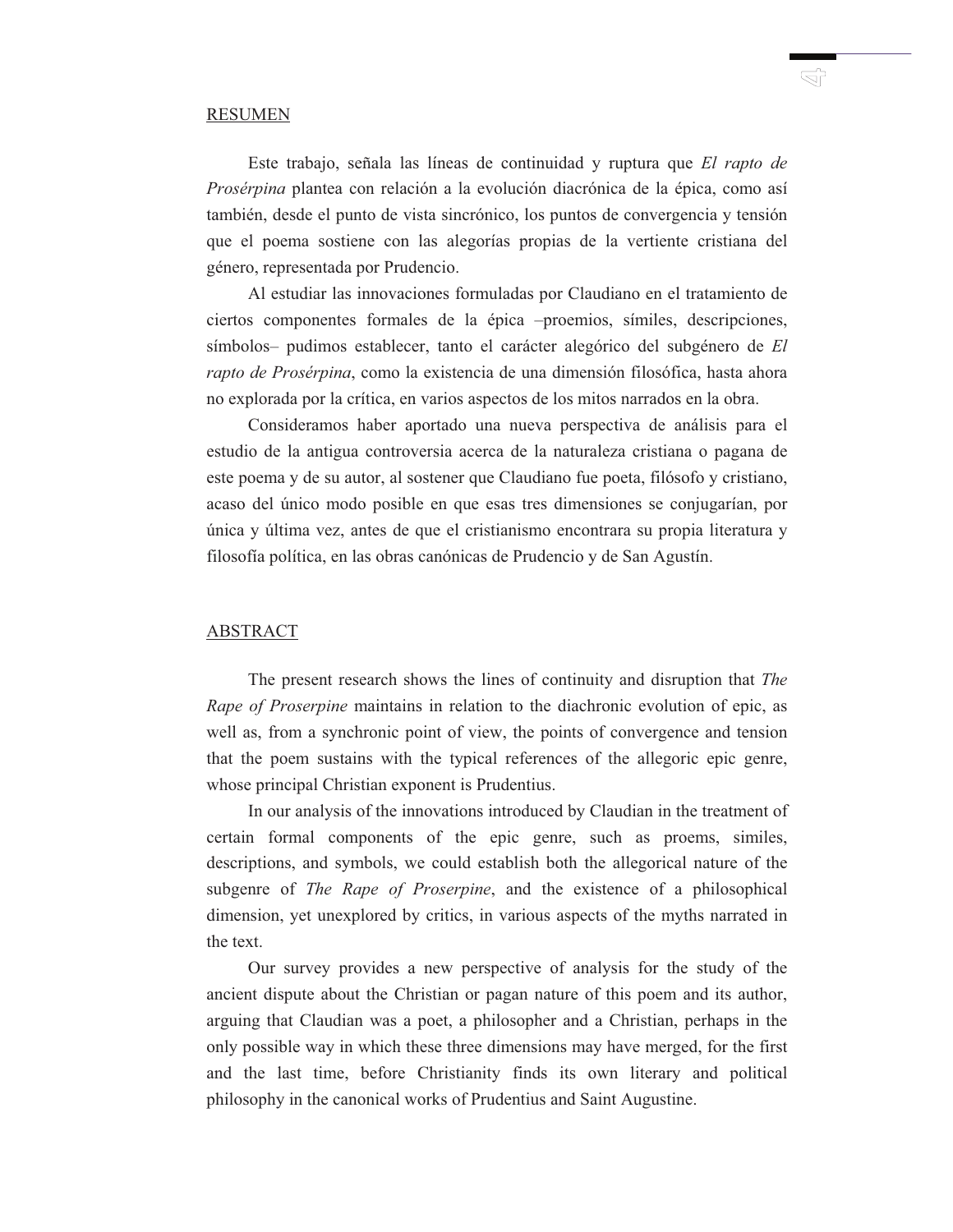## REFERENCIAS BIBLIOGRÁFICAS

- J. N. ADAMS (1982) *The Latin Sexual Vocabulary*, Baltimore.
- J. N. ADAMS (2003) *Bilingualism and the Latin Language*, Oxford.
- F. M. AHL (1976) *Lucan: An Introduction*, Ithaca.
- M. VON ALBRECHT (1989) "Proserpina's Tapestry in Claudian's *De Raptu*. Tradition and Design", *ICS* 14, pp. 383-390.
	- —— (1999) *Roman Epic. An interpretative Introduction*, Leiden.
- G. ALLEN (2000) *Intertextuality*, London.
- W. ALLEN (1940) "The Hellenistic Epyllion, a Chapter in the History of Literary Criticism", *TAPhA* 71, pp. 1-26.
- G. D. ALLES (1990) "Wrath and Persuassion: The 'Iliad' and Its Contexts", *JR* 70, pp. 167-188.
- A. ARCELLASCHI (1990) *Médée dans le théâtre latin: D'Ennius à Sénèque*, Roma-Paris.
- E. ARENS (1896) "Claudian, Christ oder Heide?", *Historisches Jahrbuch im Auftrag der Görres-Gesellschaft herausgegeben* 17, pp. 1-22.
- A. AUGOUSTAKIS (2006) "Cutting down the Grove in Lucan, Valerius Maximus and Dio Cassius", *CQ* 56, pp. 634-638
- C. VON BARTH (1612) *Claudii Claudiani… quae extant*, Hanovre.
- J. M. BARRINGER (1991) "Europa and the Nereis: Wedding or Funeral?", *AJA* 95, pp. 657-667.
- T. BAIER (2009) *Claudianus. Der Raub der Proserpina. Lateinisch und deutsch*. Hrsg. von T. BAIER, Eingel. und komm. von A. FRIEDRICH; Übers. von A. FRIEDRICH und A. K. FRINGS, Darmstadt.
- W. BENJAMIN (1971) "La tarea del traductor", en *Angelus Novus*, trad. de H. A. MURENA, Barcelona, pp. 127-143.
- S. BENKO (1980) "Virgil's Forth Eclogue in Christian Interpretation", *ANrW* II 31.1, Berlin-New York, pp. 646-705.
- M. BENTINVS ET J. HONTERVS (1534) *Claudii Claudiani poetae celeberrimi omnia quae quidem extant opera, ad ueterum exemplariorum fidem... excusa, uersibus etiam aliquot... sparsim locupletata, sub palma I. Bebelii, M. Isengrin*, Basilea.
- E. BERNERT (1938) "Die Quellen Claudians in *De raptu Proserpinae*", *Philologus* 93, pp. 352-376.
- L. BIELER (1957) "Forschungsbericht über nachaugusteische nichtchristliche Dicter II (1926-35)", *Lustrum* 2, pp. 258-273.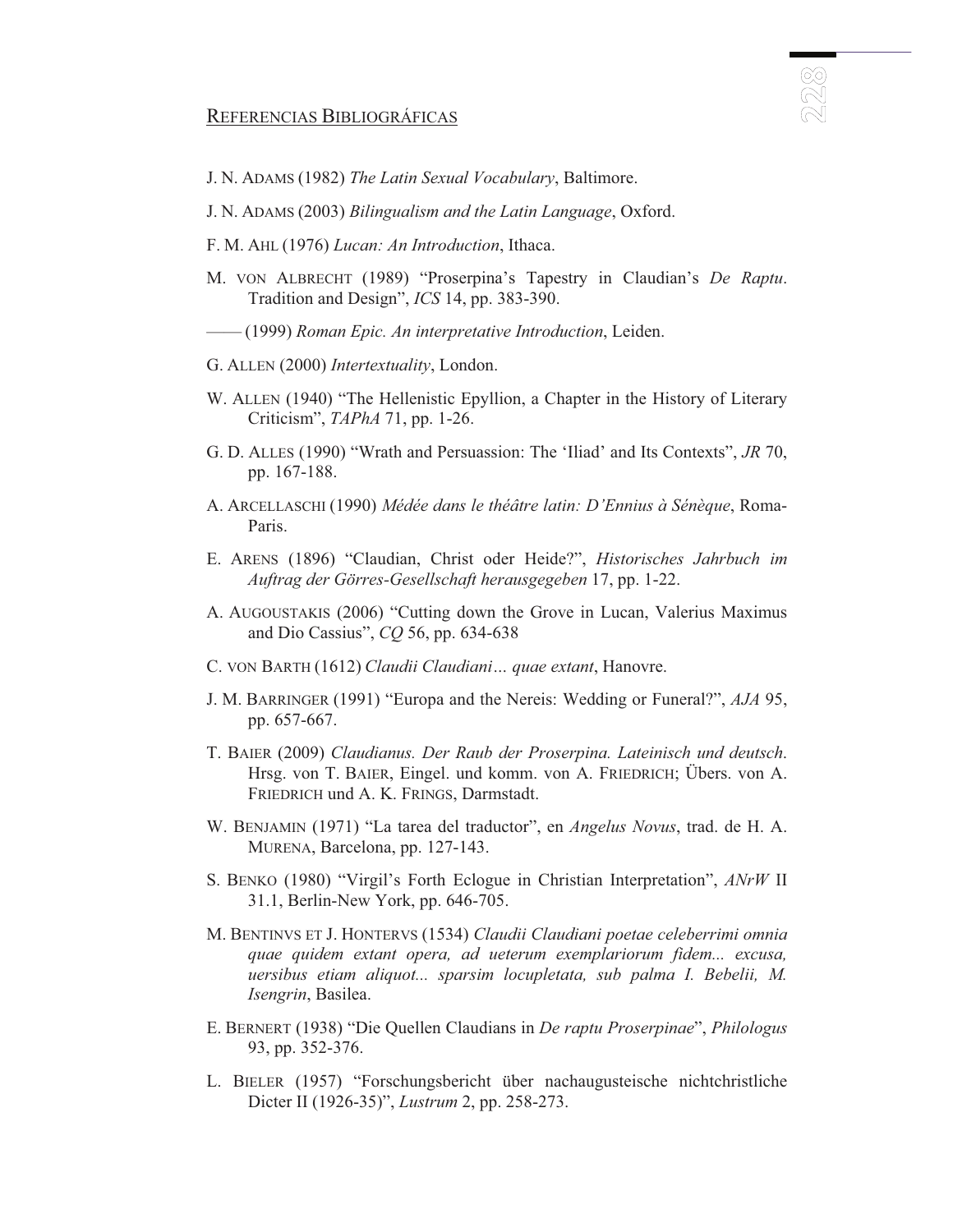T. BIRT (1887) "Verbalformen vom Perfeckstamme bei Claudian", *ALLG* 4, pp. 589-594.

 $\circledR$ 

- —— (1892) *Claudii Claudiani carmina*, MGH, *AA* X, Berlin.
- J. L. BORGES (1993) "El ruiseñor de Keats" [(1952) *Otras Inquisiciones*], *Obras Completas*, t. 2, Buenos Aires, pp. 95-97 = (1951) *La Nación*, Buenos Aires, 9 de diciembre.
- C. M. BOWRA (1968) *Tradition and Design in the 'Iliad'*, Oxford, (1ª ed. 1930).
- S. BRAUND & G. GILBERT (2003) "An ABC of epic ira: anger, beasts, and cannibalism", en S. M. BRAUND & G. W. MOST (eds.) *Ancient Anger. Perspectives from Homer to Galen*, Cambridge, pp. 250-285.
- R. BURGER (1991) "Ethical Reflections and Righteous Indignation: *Nemesis* in the *Nicomachean Ethics*", en J. P. ANTON & A. PREUS (eds.) *Essays in Ancient Greek Philosophy IV: Aristotle's Ethics*, New York, pp. 127-139.
- E. BURK (1979) *Das römische Epos*, Darmstadt.
- W. BURKERT (1983) *Homo Necans: The Anthropology of Ancient Greek Sacrificial Ritual and Myth*, Berkeley.
- P. BURMAN SECVNDVS (1760) *Claudii Claudiani opera quae exstant, omnia, ad membranarum ueterum fidem castigata*, Amsterdam.
- E. BURREL (2003) "Claudian's *in Eutropium Liber Alter*: Fiction and History", *Latomus* 62, pp. 11-138.
- R. G. BURY (1929) Plato: *Timaeus, Critias, Cleitophon, Menexenus, Epistles*, Harvard.
- D. L. CAIRNS (2003) "Ethics, ethology, terminology. Iliadic anger and the crosscultural study of emotion", en S. M. BRAUND & G. W. MOST (eds.) *Ancient Anger. Perspectives from Homer to Galen*, Cambridge, pp. 11-49.
- A. CALDERÓ CABRÉ (1995) *Claudi Claudià. El rapte de Prosèrpina*, Barcelona.
- I. CALVINO (1983) *Palomar*, Torino.
- A. CAMERON (1965) "Wandering Poets: A literary movement in Byzantine Egypt", *Historia* 14, pp. 470-509.
- —— (1970) *Claudian. Poetry and Propaganda at the Court of Honorius*, Oxford.
- —— (2006) "Poetry and Literary Culture in Late Antiquity", S. SWAIN & M. EDWARDS (eds.) *Approaching Late Antiquity: The Transformation from Early to Late Empire*, Oxford, pp. 327-354.
- J. CAMPBELL (1959) *El Héroe de las Mil Caras. Psicoanálisis del Mito*, México.
- L. CAMPBELL (1867) *The Sophistes and Politicus of Plato: with a revised text and English notes*, Oxford.
- F. CAPPONI (1986) "Le fonti del c. 49 di Claudiano", *Koinonia* 10, pp. 159-173.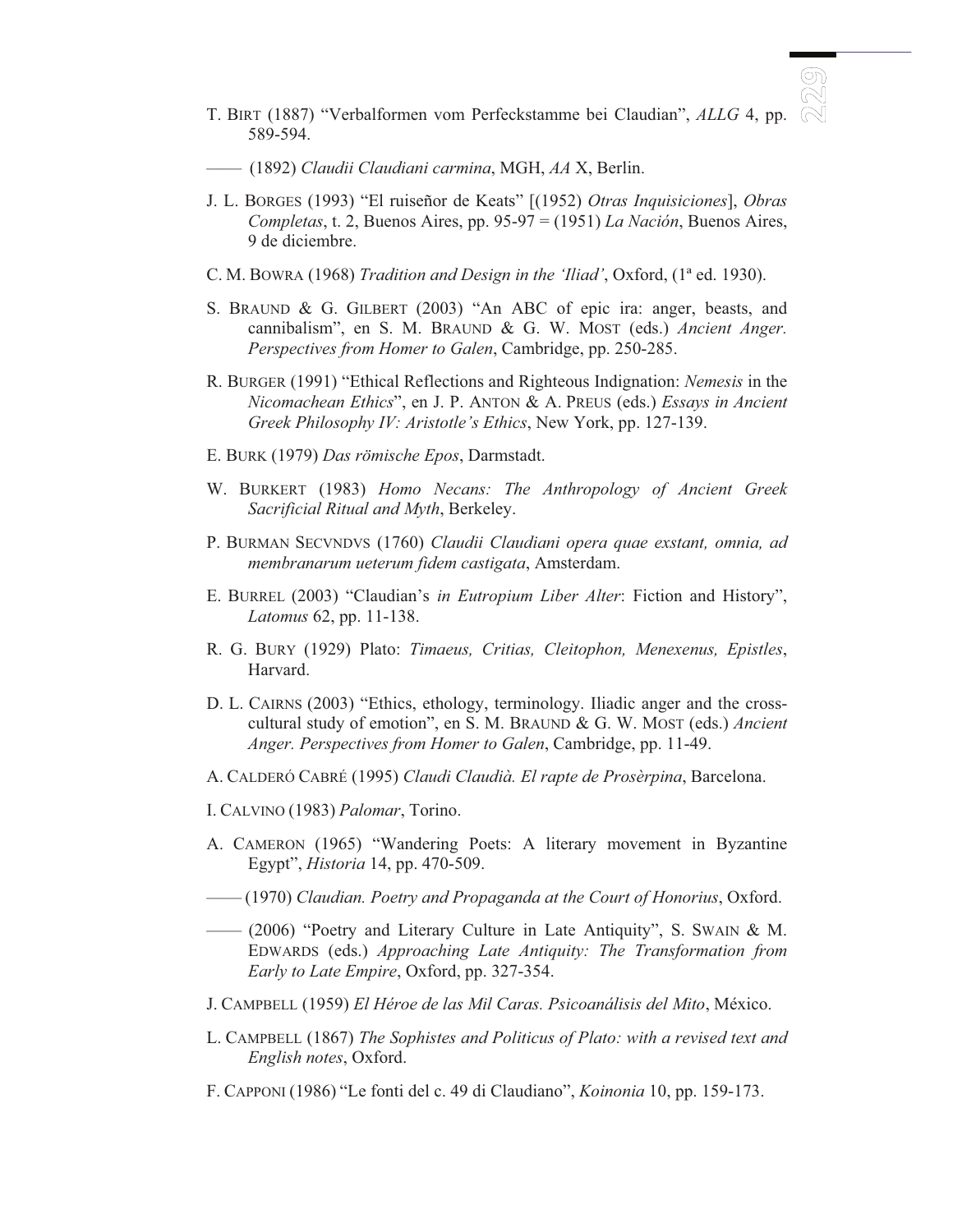

- J. CASABONA (1966) "Téuvo et les mots apparentés", *Recherches sur le* <sup>(</sup> *vocabulaire des sacrifices en grec, des origines à la fin de l'époque classique*, Aix-en-provence, pp. 211-230.
- M. CASTILLO BEJARANO (1993) *Los Símiles en la Poesía de Claudiano*, Madrid.
- L. CERQUEIRA (1990) "Claudiano. *De raptu Proserpinae*. Consideraçôes sobre o problema dos prologos", *Euphrosyne* 18, pp. 275-280.
- L. CERRATO (1881) *De Claudii Claudiani fontibus in poemate* De raptu Proserpinae, *RFIC* 9, pp. 273-393.
- J.-L. CHARLET (1987) "L'Etna, la rose et le sang. Critique textuelle et symbolisme dans le 'De raptu Proserpinae' de Claudien", *InvLuc* 9, pp. 25-44.
- —— (1988) "Aesthetic Trends in Late Latin Poetry (325-410)", *Philologus* 132, pp. 74-85.
- —— (1990) "La rose et le sang: Une note critique d'Ange Politien sur Claudien (*misc.* 11 et *rapt*. 2, 122-123), en TARUGI, C. (ed.) *Homo sapiens, homo humanus*, Firenze, pp. 3-15.
- —— (1991) *Claudien. Oeuvres. Tome I: Le Rapt de Proserpine*, Paris.
- —— (1999) "Claudien, *De Raptu Proserpinae*: mise à jour bibliographique (1989-1999)", *VL* 156, pp. 34-41.
- —— (1999)<sup>b</sup> "Claudien poète épique dans le *De raptu Proserpinae*", *VL* 156, pp. 42-49.
- —— (2000) "Comment lire le *De Raptu Proserpinae* de Claudien", *RÉL* 78, pp. 180-194.
- A. CHASTAGNOL (1970) "Le poète Claudien et l'Histoire Auguste", *Historia* 19, pp. 444-463.
- H. CHOTARD (1860) *Quid ad Historiam Conferat Claudianus*, Paris.
- P. G. CHRISTIANSEN (1969) *The use of images by Claudius Claudianus*, Paris.
- —— (1997) "Claudian: A Greek or a Latin?", *Scholia* 6, pp. 79-95.
- G. CIPRIANI (2003) "Il rischio stupendo della similitudine", en N. PICE (ed.) *La similitudine nel poema epico*, Bari, pp. 9-37.
- A. K. CLARKE (1950-1951) "Claudian's methods of borrowing in *De raptu Proserpinae*", *PCPhS* 181, pp. 4-7.
- —— (1973) *The commentary of Geoffrey of Vitry on Claudian* De raptu Proserpinae. *Transcribed by A. K. Clarke and P. M. Giles, with an introduction and notes by A. K. Clarke*, Leiden.
- S. CLAVERIVS (1602) *Claudii Claudiani poetae in suo genere principis opera cum annotationibus perpetuis St. Clauerii*, Paris.
- D. CLAY (2007) "Plato Philomythos", en R. D. WOODARD (ed.) *The Cambridge Companion to Greek Mythology*, Cambridge, pp. 210-236.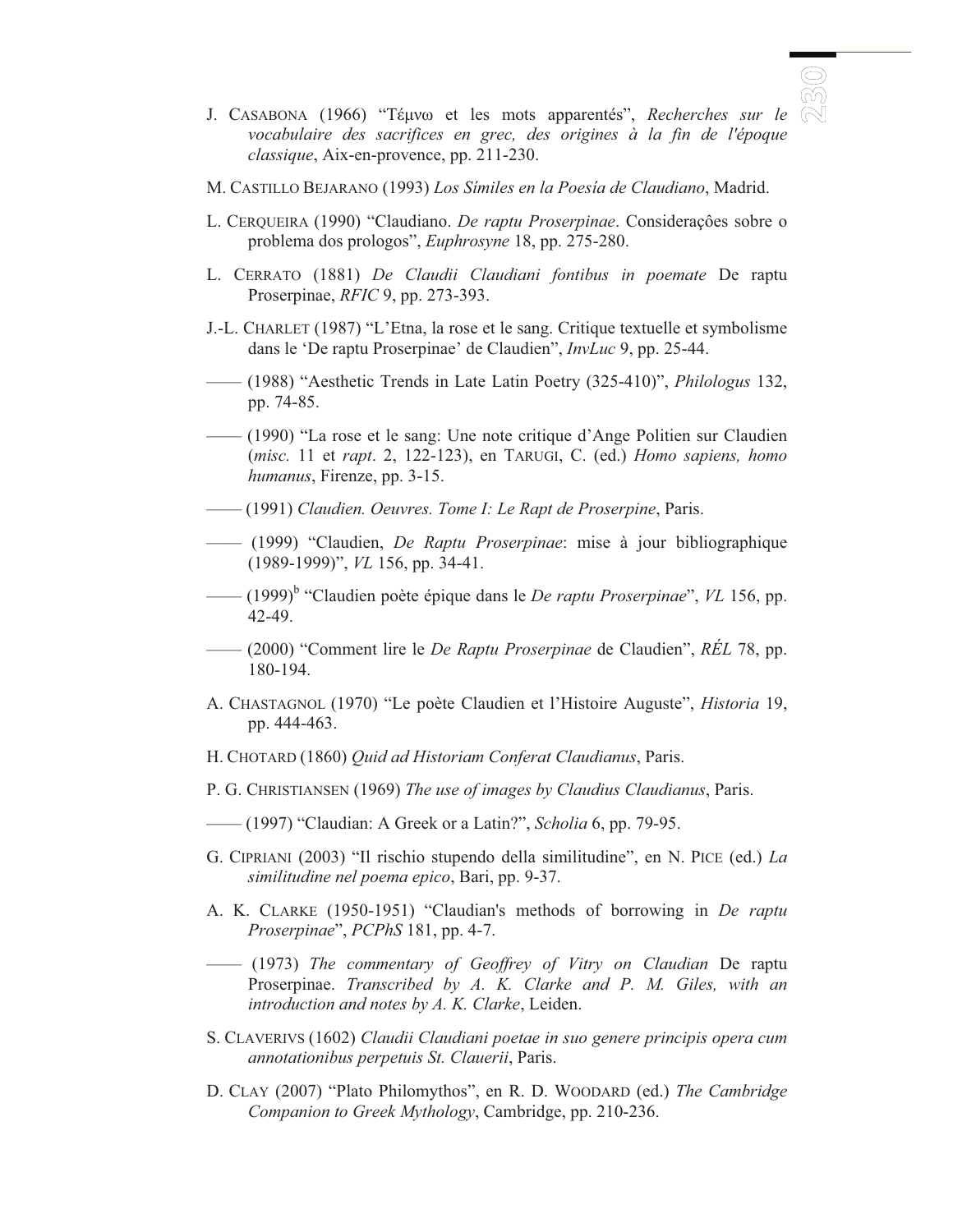- M. COFFEY (1957) "The Function of the Homeric Simile", *AJP* 78, pp. 113-132.
- L. COLLINS (1987) "The Wrath of Paris: Ethical Vocabulary and Ethical Type in the *Iliad*", *AJP* 108, pp. 220-232.
- E. R. COLTON (1988) "Echoes of Propertius in Claudian's *De raptu Proserpinae*", *RPL* 11, pp. 97-105.
- P. CONNOR (1993) "Epic in mind: Claudian's *De raptu Proserpinae*", en A. J. BOYLE (ed.) *Roman Epic*, London, pp. 237-260.
- G. B. CONTE (1986) *The Rhetoric of Imitation. Genre and Poetic Memory in Virgil and other Latin Poets*, New York.
- —— (1991) *Generi e lettori. Lucrezio, l'elegia d'amore, l'enciclopedia di Plinio*, Milano.
- P. COURCELLE (1948) *Les lettres grecques en Occident de Macrobe à Cassiodore*, Paris.
- —— (1950) *Recherches sur les Confessions de Saint Augustin*, Paris.
- —— (1957) "Les Exégèses Chrétiennes de la Quatrième Églogue", *REA* 59, pp. 294-319.
- E. COURTNEY (1990) "Greek and Latin Acrostichs", *Philologus* 134, pp. 48-61.
- J. CREES (1908) *Claudian as an Historical Authority*, Cambridge.
- V. CREMONA (1948) "La composizione del *De raptu Proserpinae* di Claudio Claudiano", *Aevum* 22, pp. 231-256.
- V. CREPIN (1933) *Claudien. Oeuvres Complètes. Traduction nouvelle avec notice et notes*, Paris.
- G. DAMSCHEN (2004) "Das Lateinische Akrostichon. Neue Funde bei Ovid sowie Vergil, Grattius, Manilius und Silius Italicus", *Philologus* 146, pp. 88-115.
- M. A. DAVIS (1990) "*Ratis audax*: Valerius Flaccus' Bold Ship", en A. J. BOYLE (ed.) *The Imperial Muse. Ramus Essays on Roman Literatura of the Empire: Flavian Epicists to Claudian*, Bendigo, pp. 46-73.
- T. DEMPSTER (1607) *Claudii Claudiani quae exstant: ex emendatione uirorum doctorum*, Paris.
- M. J. DEWAR (1991) *Statius, Thebaid IX. Edited with an English Translation and Commentary*, Oxford.
- O. DILKE (1965) "Patterns of borrowing in Claudian's *De raptu Proserpinae*", *RBPh* 43, pp. 60-61.
- S. DÖPP (1978) "Claudian's Invective Against Eutropius as a Contemporary HIstorical Document", *WüJbb*, pp. 187-196.
- —— (1980) *Zeitgeschichte in Dichtungen Claudians*, Wiesbaden.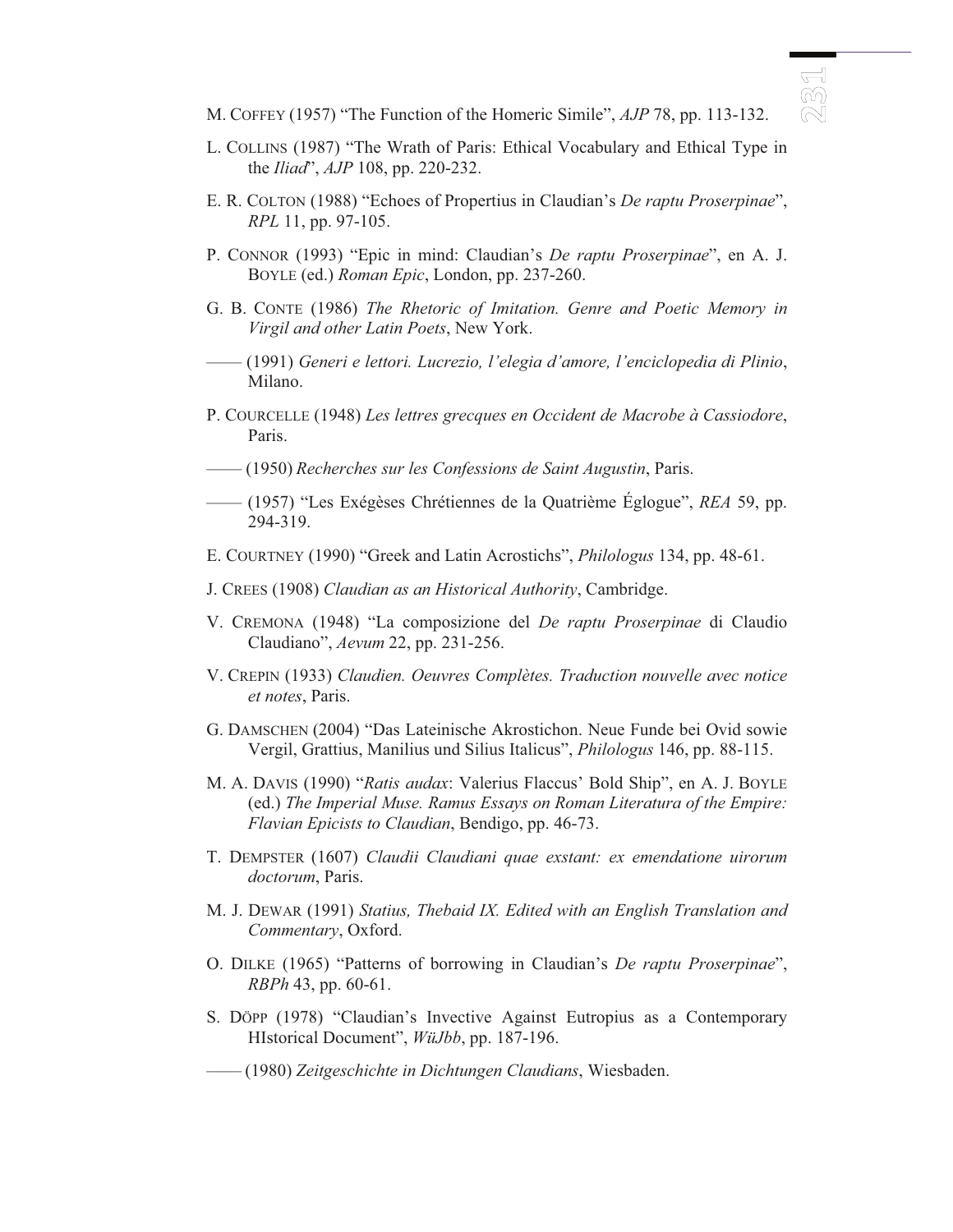- T. DUC (1994) *Le "De raptu Proserpinae" de Claudien. Réflexions sur une actualisation de la mythologie*, Berne-Berlin.
- D. DUTSCH (1991) "Is Claudian's De raptu Proserpinae a non-political poem?", *Eos* 79, pp. 217-222.
- Y. M. DUVAL (1984) "La figure de Théodose chez Claudien", *La poesia tardoantica: tra retorica, teologia e politica*, Messina, pp. 133-185.
- J. T. DYSON (1999) "Lilies and Violence: Lavinia's Blush in the Song of Orpheus", *CP* 94, pp. 281-288.
- L. EDMUNDS (2001) *Intertextuality and the Reading of Roman Poetry*, Baltimore-London.
- D. ESTEFANÍA (2003) "Poesía y Política: El Caso de Claudiano", C*uadernos de Literatura Griega y Latina IV: El Final del Mundo Antiguo como Preludio de la Europa Moderna*, Alcalá de Henares-Santiago de Compostela, pp. 255-257.
- W. EVENEPOEL (1993) "The place of Poetry en Latin Christianity", en J. DEN BOEFT & A. HILHORST (eds.) *Early Christian poetry: A collection of Essays*, Leiden, pp. 35-60.
- P. FABBRI (1927) "Claudiano in Sicilia e il Ratto di Proserpina", *Raccolta di scritti in onore di F. Ramorino*, Milano, pp. 91-100.
- M. FANTUZZI & R. HUNTER (2002) "L'ira eroica e il suo rifiuto", en *Muse e Modelli. La poesia ellenistica da Alessandro Magno ad Augusto*, Roma-Bari, pp. 137-152.
- P. FARGUES (1933) *Claudien. Études sur sa Poésie et son Temps*, Paris.
- J. FARRELL (1991) *Vergil's* Georgics *and the Traditions of Epic*, New York.
- W. FAUTH (1988) "*Concussio Terrae*. Das Thema der seismischen Erschütterung und der vulkanischen Eruption in Claudians *De raptu Proserpinae*", *A&A* 34, pp. 63-75.
- P. FEDELI (1994) *Sextus Propertius. Elegiarum Libri IV*, Leipzig.
- D. C. FEENEY (1991) *The Gods in Epic. Poets and Critics of the Classical Tradition*, Oxford.
- F. FELGENTREU (1999) *Claudians Praefationes. Bedingungen, Beschreibungen und Wirkungen einer poetischen Kleinform*, Stuttgart-Leipzig.
- R. FLORIO (2001) *Transformaciones del Héroe y el Viaje Heroico en el* Peristephanon *de Prudencio*, Bahía Blanca.
- —— (2002) "Peristephanon: asimilación y renovación épicas", *Latomus* 61, pp. 134-151.
- —— (2008) "*Dictis non armis*, Lucrecio y el Código Épico", *AC* 77, pp. 61-77.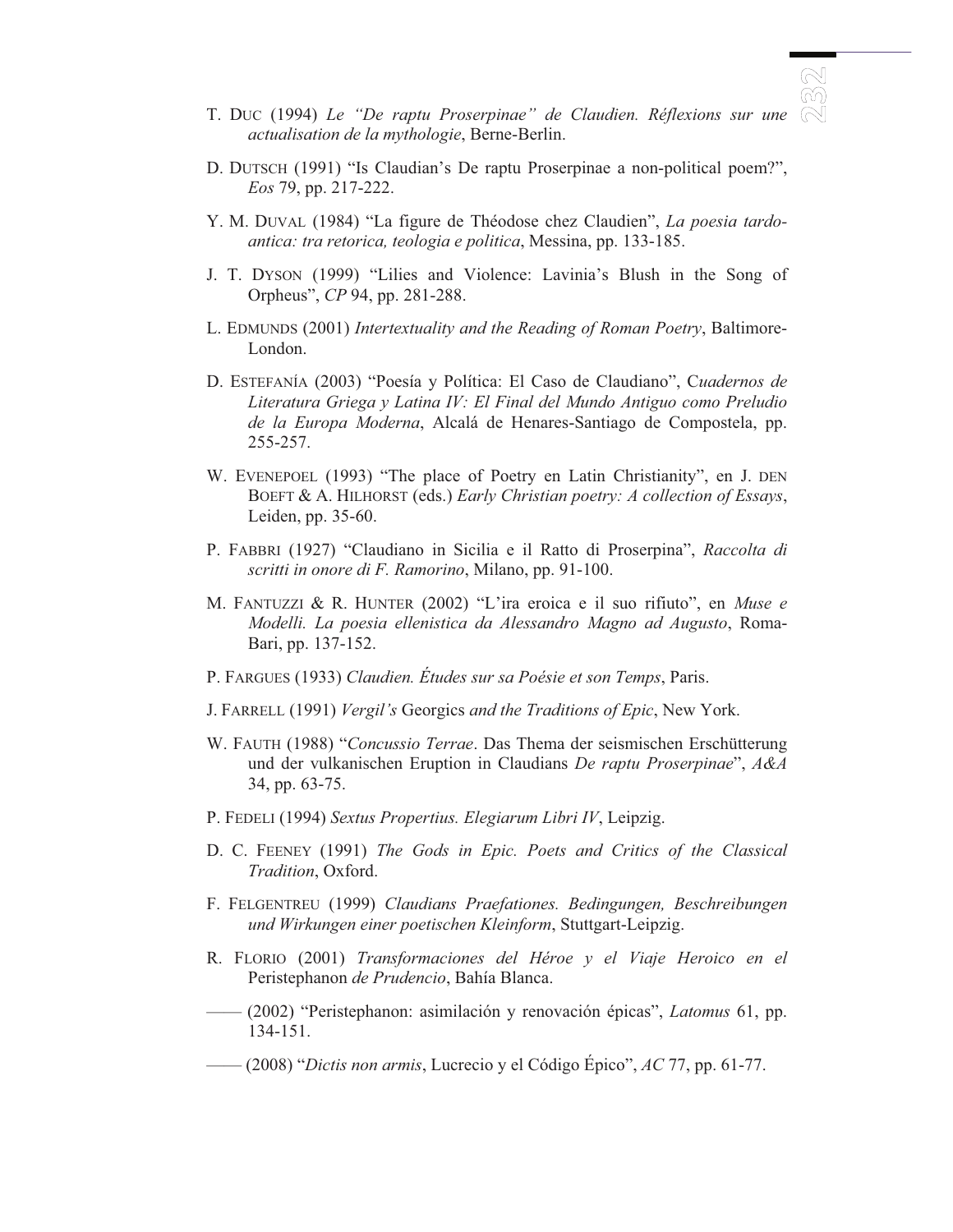- A. FO (1978) "La tecnica poetica e lo stilo di Claudiano nell'ultimo secolo di critica", *C&S* 68, pp. 40-42.
- —— (1979) "Osservazioni su alcune questioni relative al De raptu Proserpinae di Claudiano", *CQ* 1, pp. 385-415.
- —— (1982) *Studi sulla tecnica poetica di Claudiano*, Catania.
- A. FOWLER (1982) *Kinds of Literature: An Introduction to the Theory of Genres and Modes*, Oxford.
- D. FOWLER (1985) "Vergil on Killing Virgins", en M. WHITBY, P. HARDIE & M. WHITBY (eds.) *Homo Viator. Classical Essays for John Bramble*, Bristol, pp. 185-198.
- —— (1991) "Narrate and Describe: The Problem of Ekphrasis", *JRS* 81, pp. 25- 35.
- —— (1997) "On the Shoulders of Giants: Intertextuality and Classical Studies", *MD* 39, pp. 13-34.
- —— (2000) "Opening the Gates of War: *Aeneid* 7. 601-640", en *Roman constructions: readings in postmodern Latin*, Oxford, pp. 173-192.
- S. GABE (1911) "Die Stellung von Substantiv und Attribut im Hexameter des Claudian", *Primitiae Czernovicienses* 2, pp. 82-115.
- D. GAGLIARDI (1972) *Aspetti della poesia latina tardoantica. Linee evolutive e culturali dell' ultima poesia pagana dai Novelli a R. Namaziano*, Palermo.
- —— (1984) *"Linee di sviluppo Della poesia latina tardoantica"*, en *La poesia tardoantica: tra retorica, teologia e politica*, Mesina, pp. 51-73.
- P. GALAND-HALLYN (1987) "Les "fleurs" de l'ecphrasis: autour du rapt de Proserpine (Ovide, Claudien, Politien)", *Latomus* 46, pp. 87-122.
- —— (1994) *Le reflet des fleurs. Description et métalangage poétique d'Homère à la Renaissance*, Genève.
- M. R. GALE (1994) *Myth and Poetry in Lucretius*, Cambridge.
- K. GALINSKY (1988) "The anger of Aeneas", *AJP* 109, pp. 321-348. = (2001- 2002) "La ira de Eneas", *Auster* 6-7, pp. 11-34.
- S. GENNARO (1957) "Lucrezio e L'Apologetica Latina in Claudiano", *MSLC* 7, pp. 5-60.
- J. M. GESNER (1759) *Claudiani Claudii quae extant uarietate lectionis et perpetua adnotatione illustrata a I. M. G.,* Leipzig.
- E. GIBBON (1925) *The Decline and Fall of the Roman Empire*, London.
- C. GILL (2003) "Reactive and objective attitudes: anger in Virgil's *Aeneid* and Hellenistic philosophy", en S. BRAUND & G. W. MOST (eds.) *Ancient Anger. Perspectives from Homer to Galen*, Cambridge.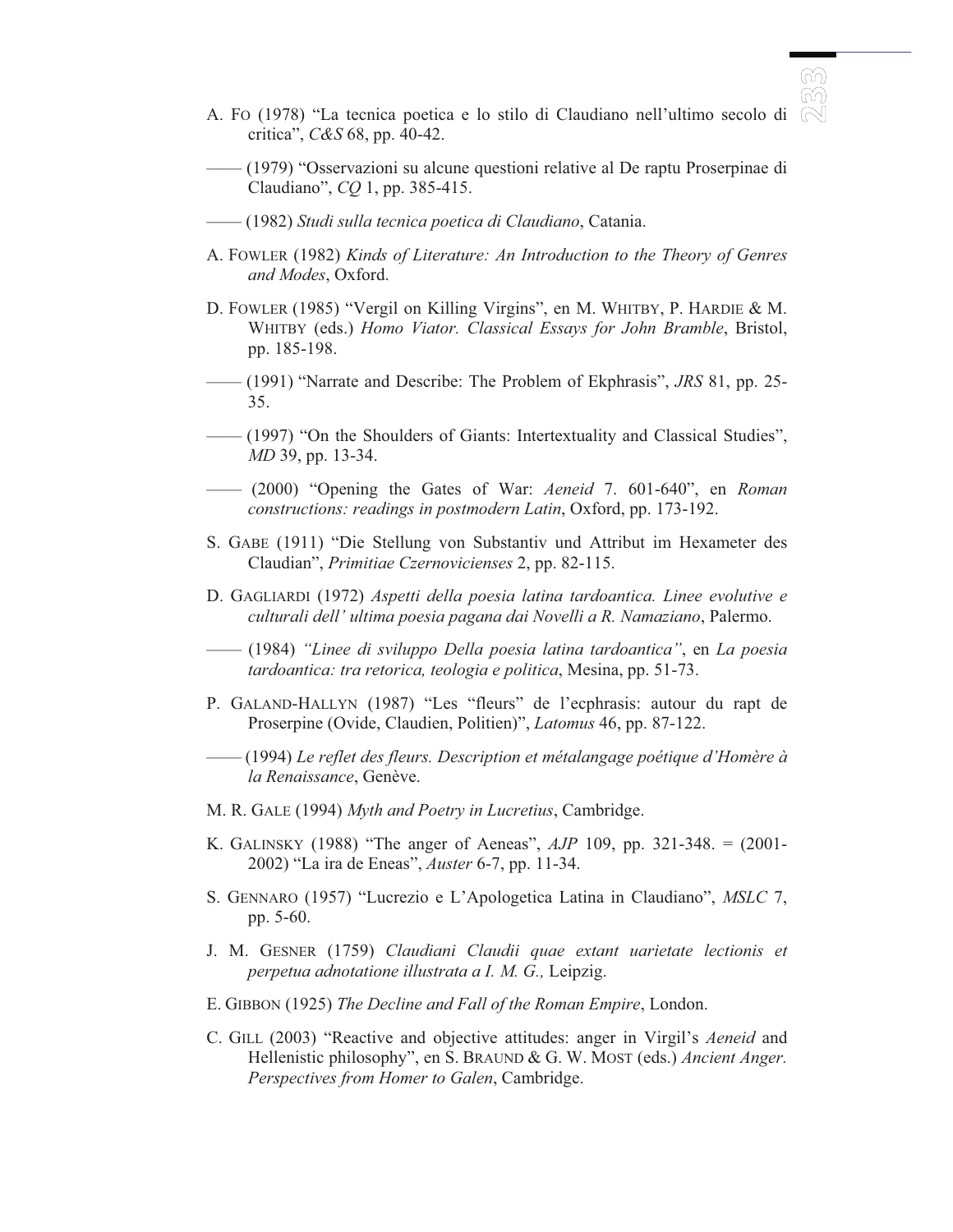- M.-F. GINESTE (1999) "La signification du motif du tissage dans le *De raptu Proserpinae*", *Vita Latina* 157, pp. 48-56.
- M. GIOSEFFI (1999-2000) "Spigolature Claudianee (Virgilio, Claudiano e la tradizione de commento a Virgilio)", *Voces* 10-11, pp. 101-114.
- —— (2008) "Similitudini animali nell'*In Eutropium* di Claudiano", en L. CASTAGNA & C. RIBOLDI (eds.) *Amicitiae templa serena: Studi in onore di Giuseppe Aricò*, Milano, pp. 699-734.
- R. GIRARD (1977) *Violence and the Sacred*, Baltimore.
- T. R. GLOVER (1901) *Life and Letters in the Fourth Century*, Cambridge.
- C. GNILKA (1973) "Götter und Dämonen in den Gedichten Claudians", *A&A* 18, pp. 144-160.
- —— (1976) "Dichtung und Geschichte im Werk Claudians", *FMSt* 10, pp. 96- 124.
- —— (1977) "A. Cameron, *Claudian. Poetry and Propaganda at the Court of Honorius*, Oxford, 1970", *Gnomon* 49, pp. 26-51.
- S. GRAMLEWICZ (1877) *Quaestiones Claudianeae*, Wroclaw.
- R. P. H. GREEN (2006) *Latin Epics of the New Testament: Juvencus, Sedulius, Arator*, New York.
- C. GRUZELIER (1989) "Claudian and the arte of *imitatio* in *De raptu Proserpinae*", *Prudentia* 21, pp. 15-24.
- —— (1993) *Claudian. De Raptu Proserpinae*, Oxford.
- C. GÜNTHER (1894) *De Claudii Claudiani comparationibus*, Regensburg.
- H. C. GÜNTHER (1997) *Quaestiones propertianae*, Leiden.
- C. GUZMAN ARIAS & M. E. PEREZ MOLINA (2008) "Tigres: rapidez, fiereza e instinto maternal", *Myrtia* 23, pp. 245-257.
- P. HAJDU (2000) "Die Menschen in *De Raptu Proserpinae* des Claudius Claudianus", *AantHung* 40, pp. 133-150.
- J. B. HALL (1969) *Claudian. De Raptu Proserpinae*, Cambridge.
- —— (1985) *Claudii Claudiani Carmina*, Leipzig.
- M. HAMMOND (1933) "*Concilia deorum* from Homer through Milton", *Studies in Philology* 30, pp. 1-16.
- H. HARICH-SCHWARZBAUER (2008) "Dokumentation, Historisierung, gelehrte Andeutung und spielerische Enthaltung. Zur literarischen Repräsentation philosophischer Diskurse bei Claudius Claudianus", en T. FUHRER (ed.) *Die christlich-philosophischen Diskurse der Spätantike: Texte, Personen, Institutionen*, Stuttgart, pp. 347-361.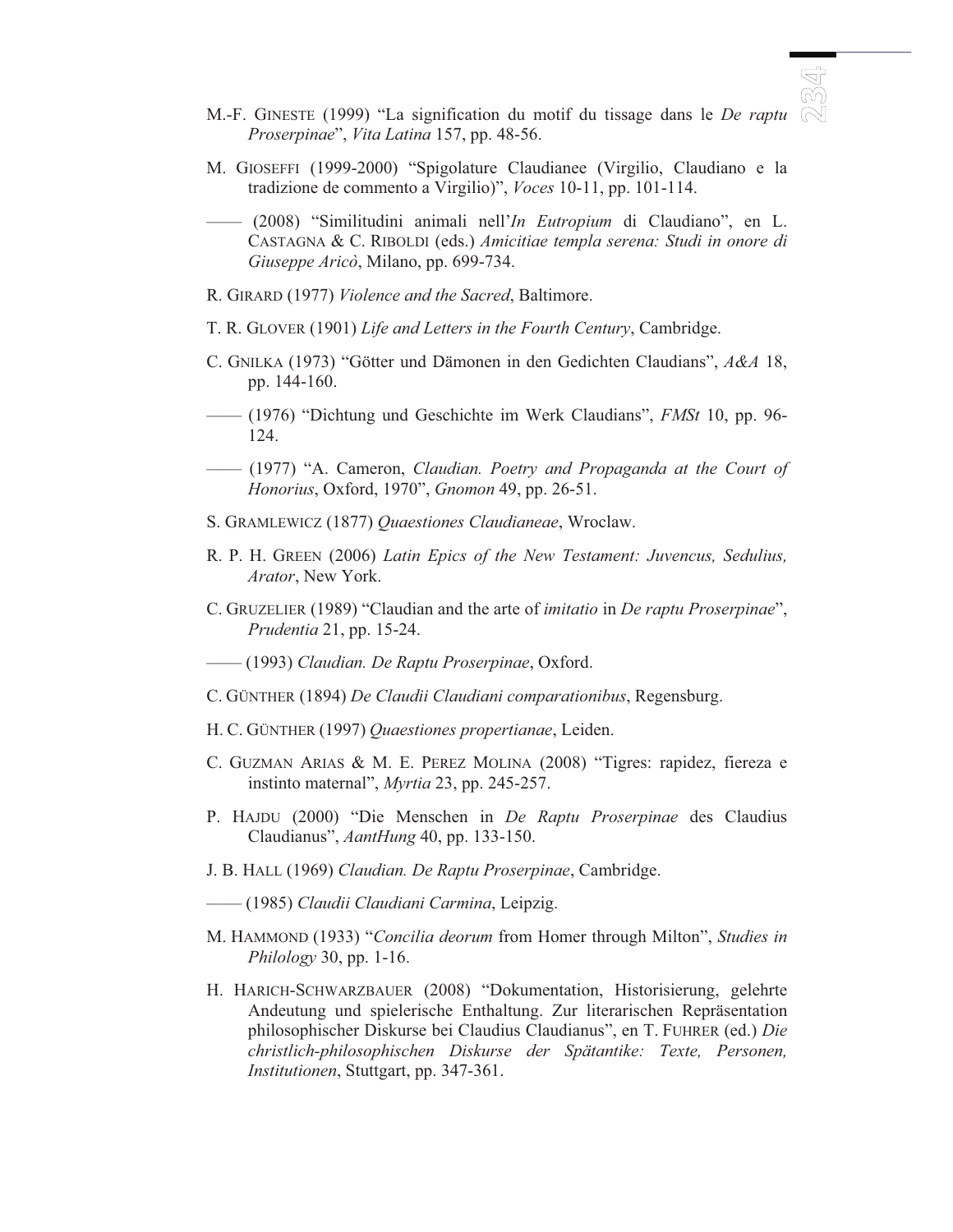- LW ൡ
- P. R. HARDIE (1985) "*Imago Mundi*: Cosmological and Ideological Aspects of the Shield of Achilles", *JHS* 105, pp. 11-31
- —— (1986) *Virgil's Aeneid: Cosmos and Imperium*, Oxford.
- W. V. HARRIS (2001) "The Greek and Latin Terminology", en *Restraining Rage. The Ideology of Anger Control in Classical Antiquity*, Harvard, pp. 50-70.
- F. HAVERFIELD (1899) "Scholia on Claudian", *Journ. Phil.* 17, pp. 271-273.
- N. HEINSIVS (1650) *Claudii Claudiani quae exstant*, Leyden.
- R. HELM (1931) "Heidnisches und christliches bei spätlateinischen Dichtern", *Natalicium Geffcken*, Heildelberg, pp. 1-46.
- P. J. HESLIN (2005) *The transvestite Achilles. gender and genre in Statius Achilleid*, Cambridge.
- S. HINDS (1987) *The Metamorphoses of Persephone. Ovid and the self-conscious Muse*, Cambridge.
- —— (1998) *Allusion and intertex: dynamics of appropiation in Roman poetry*, Cambridge.
- H. HOFMANN (1985) "Ovid's *Metamorphoses: Carmen Perpetuum Carmen Deductum*", *PLLS* 5, pp. 223-241.
- S. HORSTMANN (2004) *Das Epithalamium in der lateinischen Literatur der Spätantike*, München.
- A. E. HOUSMAN (1972) *The Classical Papers of A. E. Housman*, Cambridge.
- H. H. HUXLEY (1960) "Claudian, *De Raptu Proserpinae*, ii. 163-9", *CR*(NS) 10, pp. 8-9.
- H. JACOBSON (1998) "Violets and Violence: Two Notes", *CQ*(NS) 48, pp. 314- 315.
- C. JAMSET (2004) "Death-Loration: The Eroticization of Death in the *Thebaid*", *G&R* 51, pp.95-104.
- H. R. JAUSS (1986) "Littérature médiévale et théorie des genres", en G. GENETTE & T. TODOROV (ed.), *Théorie des genres*, Paris, pp. 37-76 = (1970) *Poétique* 1, pp. 79-101 = (1970) "Theorie der Gattungen und Literatur des Mittelalters", H. R. JAUSS & E. KÖHLER (ed.) *Grundriß der romanischen Literaturen des Mittelalters*, t. 1, Heidelberg, pp. 107-138.
- L. JEEP (1874) *Claudii Claudiani Raptus Proserpinae*, Turin.
- —— (1876-1879) *Claudii Claudiani Carmina*, Leipzig.
- I. JENKINS (1983) "Is there a Life after Marriage? A Study of the Abduction Motif in Vase paintings of the Athenian Wedding Ceremony", *BICS* 30, pp. 137- 145.
- P. J. JOHNSON (1996) "Constructions of Venus in Ovid's *Metamorphoses* V", *Arethusa* 29, pp. 125-149.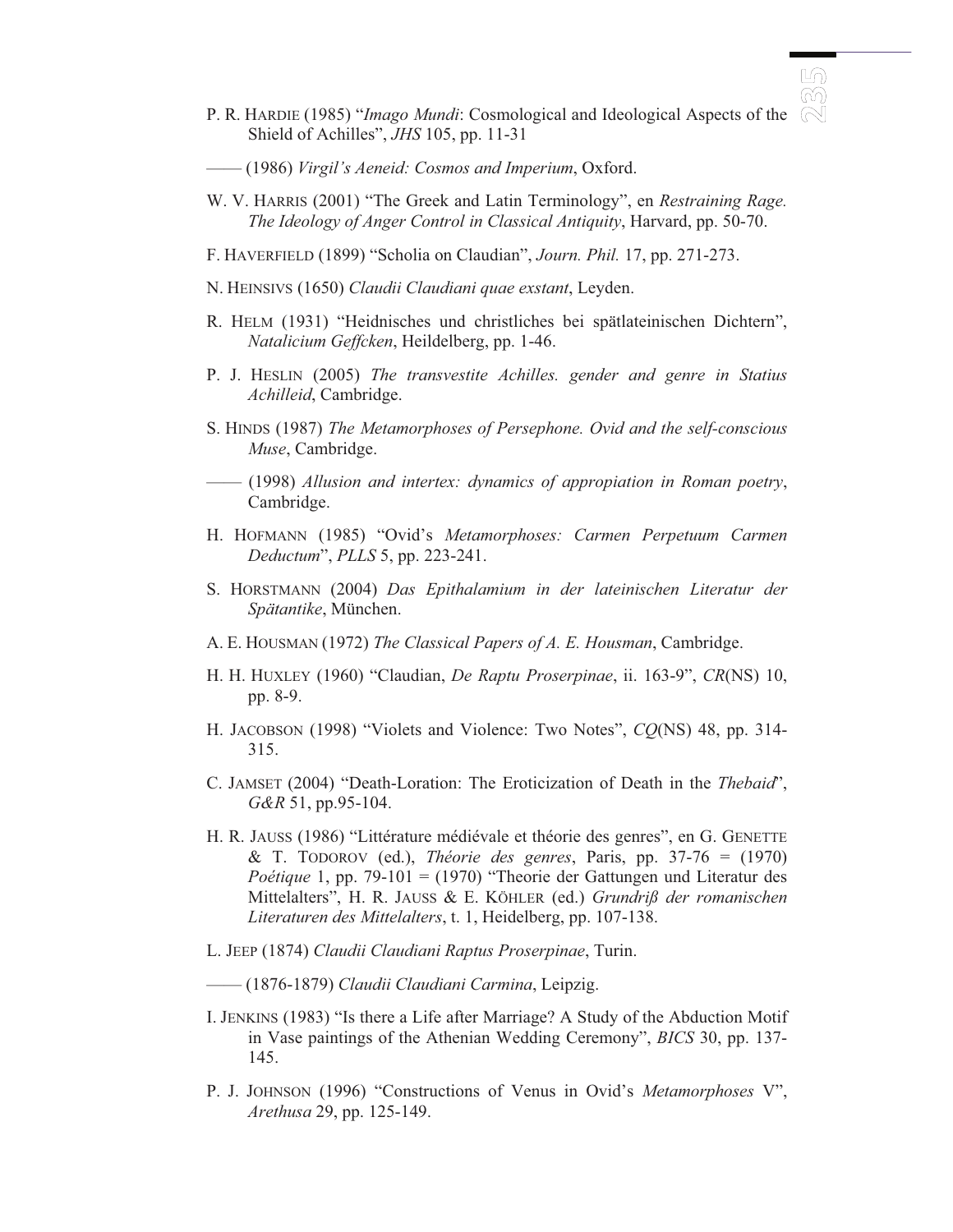- A. H. M. JONES, J. R. MARTINDALE & J. MORRIS (1971-1980) *The Prosopography of the Later Roman Empire*, Cambridge.
- M. JUVAN (2008) *History and Poetics of Intertextuality*, Indiana.
- S. KAEMPF-DIMITRIADOU (1986) "Boreas", *LIMC* vol. 3, pp. 133-142.
- S. D. KAUFHOLD (1997) "Ovid's Tereus: Fire, Birds, and the Reification of Figurative Language", *CP* 92, pp. 9-24
- T. KELLNER (1997) *Die Göttergestalten in Claudians De raptu Proserpinae*, Stuttgart - Leipzig.
- W. KIRSCH (1978) "Altes un Neues im lateinischen Epos des 4.-6. Jahrhunderts", *Klio* 60, pp. 389-396.
- —— (1989) *Die Lateinische Versepik Des 4. Jahrhunderts*, Berlin.
- J. KOCH (1889) "Claudian und die Ereignisse der Jahre 395 bis 398", *RhM* 44, pp. 575-612.
- —— (1893) *Claudii Claudiani carmina recognouit J. K.*, Leipzig.
- D. KONSTAN (2001) "Aristotle on anger and the emotions", en S. M. BRAUND & G. W. MOST (eds.) *Ancient Anger. Perspectives from Homer to Galen*, Cambridge, pp. 99-120.
- S. KOSTER (1970) *Antike Epostheorien*, Wiesbaden.
- S. LA BARBERA (2006) "Divinità occulte. Acrostici nei proemi di Ovidio e Claudiano", *MD* 56, pp. 181-184.
- R. LAMBERTON (1986) *Homer the Theologian: Neoplatonist Allegorical Reading and the Growth of the Epic Tradition*, Berkeley & Los Angeles.
- R. LAVALLE (1981) "La naturaleza en los *Carmina Minora* de Claudiano", *Argos* 5, pp. 75-82
- —— (2001) *Referencias Naturales en Claudiano*, Buenos Aires.
- M. LEIGH (2010) "Lucan's Caesar and the Sacred Grove: Deforestation and Enlightenment in Antiquity", en C. TESORIERO, F. MUECKE & T. NEAL (eds.) *Lucan. Oxford Readings in Classical Studies*, Oxford, pp. 201-238.
- C. S. LEWIS (1939) *The Allegory of Love. A Study in Medieval Tradition*, London.
- A. LIPARI (1936) *Il De raptu Proserpinae di Claudio Claudiano e il mito del rapimento nelle sue origini nel suo sviluppo*, Trapani.
- H. C. LIPSCOMB (1909) *Aspects of the Speech in the Later Roman Epic*, Baltimore.
- J. LONG (1997) *Claudian's 'In Eutropium'. Or How, When, and Why to Slander a Eunuch*, London.
- F. MACDONALD CORNFORD (1935) *Plato's Cosmology. The* Timaeus *of Plato*, Cambridge.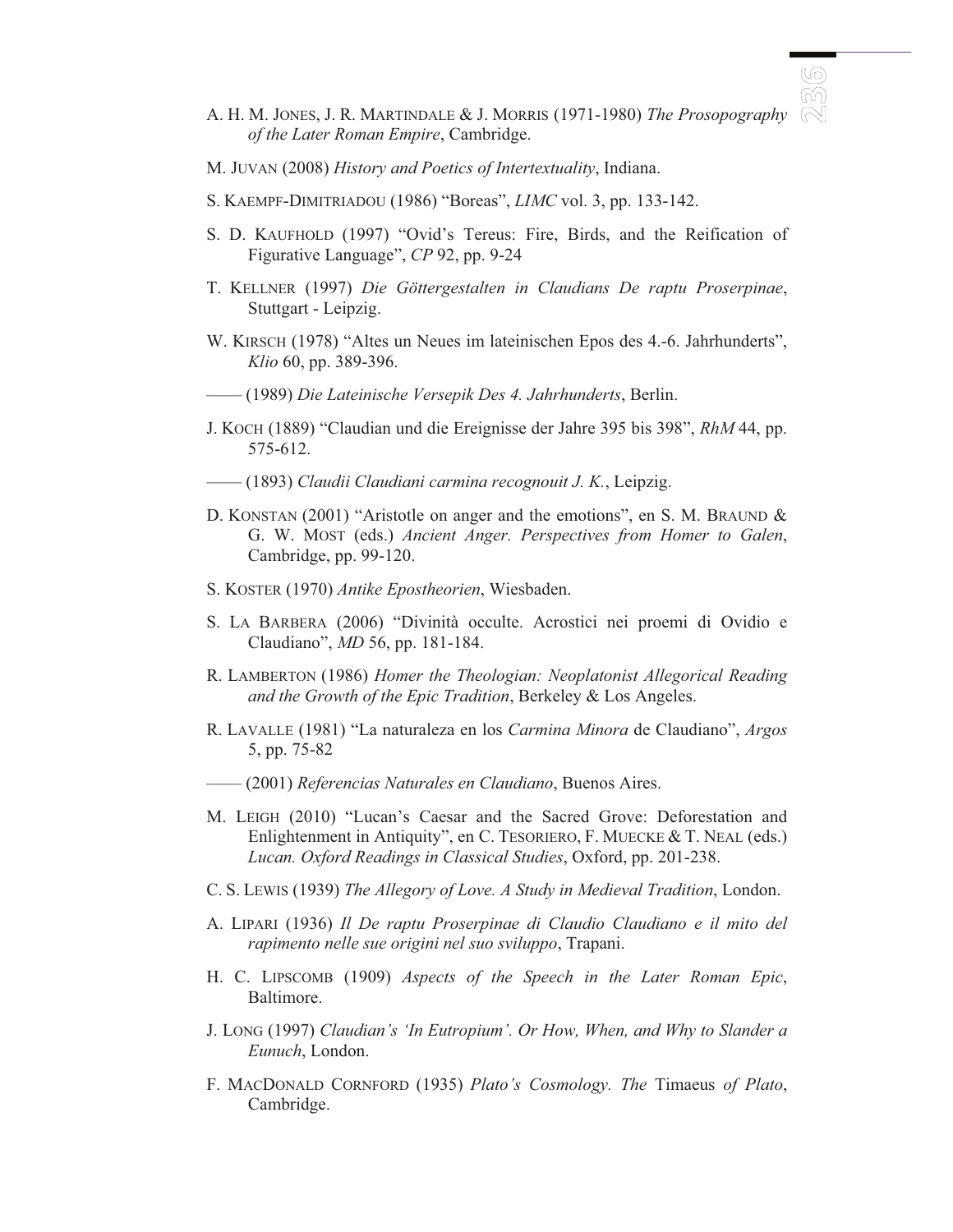G. A. MARRÓN (2007) "El mito de las Edades en el *DRP* de Claudiano", *RCCM* 49, pp. 279-288.

BN<br>B

- (2007)<sup>b</sup> "Rufino y Prosérpina en los infiernos de Claudiano", Anuario del *Centro de Estudios Históricos "Prof. Carlos S. A. Segreti"* 7, pp. 179-201.
- H.-I. MARROU (1958) *Saint Augustin et la fin de la culture antique*, 4ème ed., Paris.
- G. MARTIN (1960) "Claudian, an Intellectual Pagan of the Fourth Century", *Mélanges Ullmann*, Saint Louis Missouri, pp. 69-80.
- Z. MATEOS (1998) "Nominalismo versus realismo", *La filosofía en la obra de Jorge Luis Borges*, Bahía Blanca, pp. 43-60.
- J. MATTHEWS (1975) *Western Aristocracies and Imperial Court A. D. 364-425*, Oxford.
- E. MERONE (1954) "La morte di Claudiano", *GIF* 7, pp. 309-320.
- F. MINISSALE (1975-1976) "Il poeta e la nave. Claud. *rapt. Pros*. 1, 1-14", *Helikon* 15-16, pp. 496-499.
- C. H. MOORE (1910) "Rome's Heroic past in the Poems of Claudian", *CJ* 6, pp. 108-115.
- B. MORONI (1982) "Tradizione letteraria e propaganda: Osservazioni sulla poesia politica di Claudiano", *Scripta Philologa* 3, pp. 213-239.
- B. MULLIGAN (2007) "The Poet from Egypt? Reconsidering Claudian's Eastern Origin", *Philologus* 151, pp. 285-310.
- K. MÜLLNER (1893) *De imaginibus similitudinibusque quae in Claudiani carminibus inueniuntur*, Wien.
- B. R. NAGLE (1988) "Two Miniature *carmina perpetua* in the *Metamorphoses*: Calliope and Orpheus", *GB* 15, pp. 99-125.
- D. NELIS (2006) "Wordplay in Vergil and Claudian", *Dictynna* 3, pp. 255-263.
- J. NEY (1865) *Vindiciae Claudianeae siue de Claudii Claudiani fide historica*, Marburg.
- R. NICKEL (2003) "The Wrath of Demeter: Story Pattern in the *Hymn to Demeter*", *QUCC* 73, pp. 59-84.
- W. S. M. NICOLL (1980) "Cupid, Apollo and Daphne (Ov. *Met*. 1, 452ss)", *CQ* 30, pp. 174-182.
- J. F. NOLAN (1973) *Claudian. Poet of Peace and Unity in the Late Empire*, Seattle.
- D. O'MEARA (2003) *Platonopolis. Platonic Political Philosophy in Late Antiquity*, Oxford.
- M. ONORATO (2006) "*Dissimilis sui*: la metamorfosi di Plutone e Cerere nel *De Raptu Proserpinae* di Claudiano", BstudLat 36, pp. 516-538.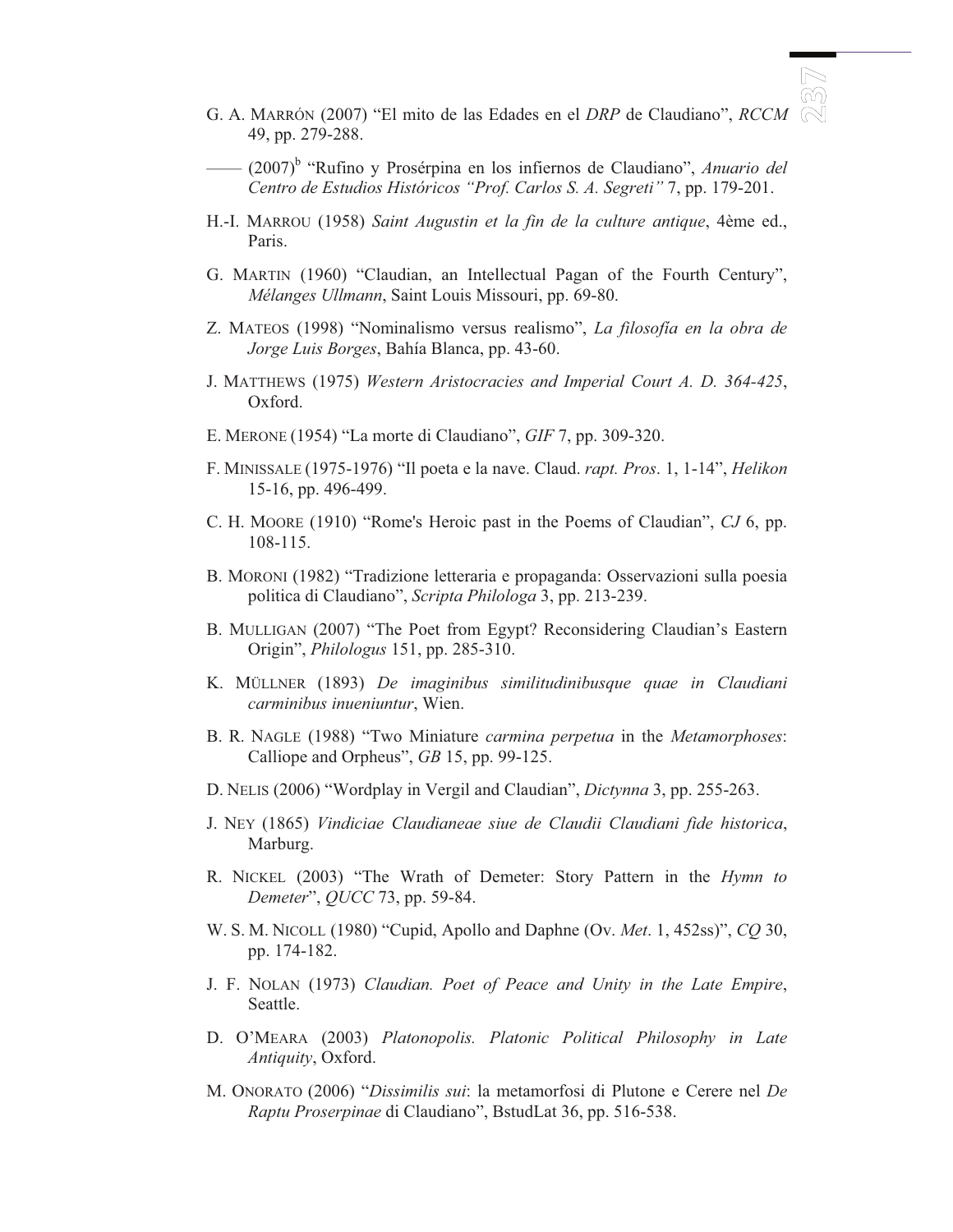—— (2008) *Claudiano. De Raptu Proserpinae*, Napoli.

J. ORTEGA CASTEJÓN (1992) "El prefacio al libro I del *De raptu Proserpinae* de Claduiano a la luz de algunos de sus comentaristas", en J. ZARAGOZA, A. GONZÁLEZ & E. ARTIGAS (edd.) *Homenatge a Josep Alsina. Actes del Xè simposi de la Secció Catalana de la SEEC, Tarragona, 28 a 30 de novembre de 1990*, t. II, pp. 409-412.

<u>ර</u><br>බ

- F. MINISSALE (1975-1976) "Il poeta e la nave. Claud. rapt. Pros. I,1-14", *Helikon* 15-16, pp. 496-499.
- V. PALADINI (1952) "Quando Claudiano compose il *De raptu Proserpinae*", *Convivum* 2, pp. 277-291.
- —— (1952)<sup>b</sup> *Claudianus Minor. Il Ratto di Proserpina. Testo latino e traduzione*, Roma.
- F. PASCHOUD (1967) *Roma aeterna. Études sur le patriotisme romain dans l'Occident latin à l'époque des invasions*, Roma.
- A. PARRAVICINI (1905) *Studio di retorica sulle opere di Cl. Claudiano*, Milano.
- —— (1914) "Le prefazioni di Claudio Claudiano", *Athenaeum* 2, pp. 183-194.
- A. I. PARRHASIVS (1500) *Claudii Claudiani de raptu Proserpinae*, Milano.
- C. PAUCKER (1880) "De latinitate Claudiani poetae obseruationes", *RhM* 35, pp. 586-606.
- R. PERRELLI (1992) *Il proemi claudianei: tra epica ed epidittica*, Catania.
- A. PERUTELLI (1977) "La similitudine nella narrazione virgiliana", *RCCM* 19, pp. 597-607.
- O. PHILLIPS (1968) "Lucan's Grove", *CP* 63, pp. 206-300.
- R. PIGLIA (1986) *Crítica y ficción*, Buenos Aires.
- M. PLATNAUER (1922) *Claudian*, Cambridge.
- PLOTINO (1998) *Enéadas V-VII. Introducciones, traducciones y notas de Jesús Igal*, Madrid.
- K. PÖHLMANN (1973) "Charakteristika des römischen Lehrgedichts", *ANrW* 1.3, pp. 813-901.
- K. POLLMANN (2001) "The transformation of the Epic Genre in Christian Late Antiquity", *Studia Patristica* 36, pp. 61-75.
- J. P. POSTGATE (1895) Reseña de T. BIRT (1892) *Claudii Claudiani carmina*, MGH, *AA* X, Berlin, *CR* 9, pp.162-169
- E. POTZ (1985) *Claudian, Kommentar zu De raptu Proserpinae Buch I*, Graz.
- A. PRENNER (2001) *Quatro Studi su Claudiano*, Napoli.
- T. PVLMANNVS (1572) *Claudius Claudianus Theodori Pulmanni Craneburgii diligentia et fide summa e uetustis codicibus restitutus*, Anvers.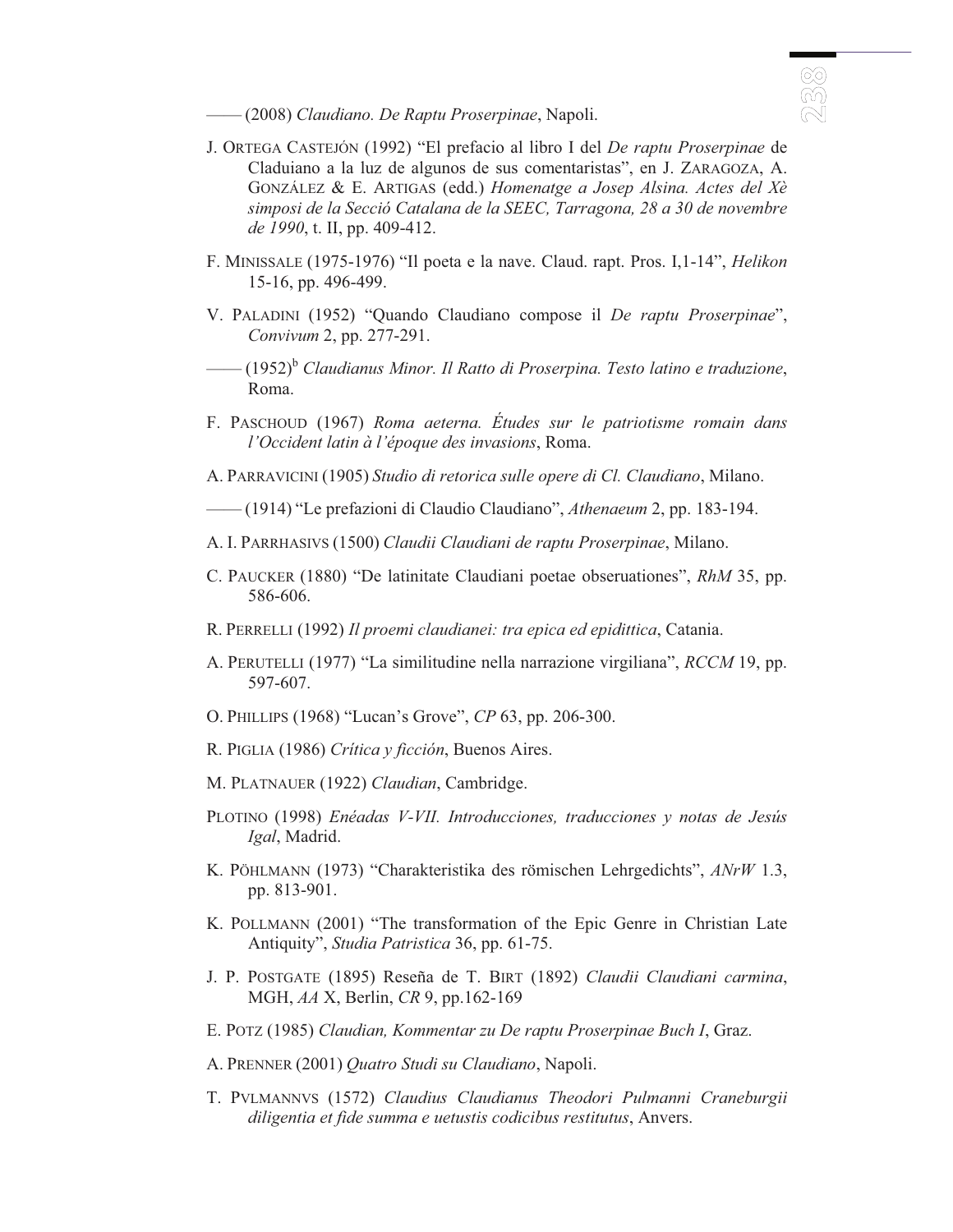

- M. C. J. PUTNAM (1990) "Anger, Blindness and Insight in Virgil's *Aeneid*", en M. C. NUSSBAUM (ed.) *The Poetics of Therapy: Hellenistic Ethics in its Rhetorical and Literary Context*, Princeton, pp. 210-230.
- —— (1995) *Virgil's Aeneid: Interpretation and Influence*, London.
- —— (1999) "Aeneid 12: Unity in Closure", C. PERKELL (ed.) *Reading Vergil's Aeneid. An interpretive guide*, Oklahoma, pp. 210-230.
- G. REALE (2001) "*Mythos* y *logos*. Sus nexos estructurales según Platón", *Platón: en busca de la sabiduría secreta*, Barcelona, pp. 307-316.
- J. REDFIELD (1982) "Notes on the Greek Wedding", *Arethusa* 15, pp. 181-201.
- M. L. RICCI (1981-1982) "Osservazioni su fonti e modelli nei carm. min. 9 e 49 (Birt) di Claudiano", *InvLuc.* 3-4, pp. 197-214.
- —— (1988) "I doni di Serena (Claudiano, *carm. min*. 46-48 Hall)", *InvLuc* 10, pp. 263-277.
- Z. RITOÓK (1994) "Über Claudians *De raptu Proserpinae*", *AAntHung* 35, pp. 143-158
- M. ROBERTS (1989) *The Jeweled Style. Poetry and Poetics in Late Antiquity*, Ithaca & London.
- $\sim$  (1989)<sup>b</sup> "The use of myth in Latin epithalamia from Sidonius to Venantius Fortunatus", *TAPhA* 119, pp. 321-348.
- —— (2001) "The Last Epic of Antiquity: Generic Continuity and Innovation in the *Vita Sancti Martini* of Venantius Fortunatus", *TAPhA* 131, pp. 257-285.
- J. C. ROLFE (1919) "Claudian", *TAPhA* 50, pp. 135-149.
- P. ROLLINSON (1981) *Classical Theories of Allegory and Christian Culture*, Pittsburg – Brighton.
- A. C. ROMANO (1995) "Los estudios clásicos. Explorando otro mundo", en *Nuevas Lecturas de la Cultura Romana*, Tucumán, pp. 279-287.
- D. ROMANO (1958) *Claudiano*, Palermo.
- N. ROSA (2006) *Relatos críticos: cosas animales discursos*, Buenos Aires.
- G. P. ROSATI (2004) "La strategia del ragno, ovvero la rivincita di Aracne. Fortuna tardo-antica (Sidonio Apollinare, Claudiano) di un mito ovidiano", *Dictynna* 1, pp. 63-82.
- H. J. ROSE (1925) "The Bride of Hades", *CP* 20, pp. 238-242.
- G. B. DE ROSSI (1864) "De alcuni Florri e Florenzii cristiani e del nome gentilizio di s. Ambrogio", *Bullettino di Archeologia Cristiana* 2, pp. 73-80.
- D. A. RUSSEL (1981) *Criticism in Antiquity*, London.

W. SCHMID (1957) "Claudianus I", *RAC* 3, pp. 152-167.

P. SCHMIDT (1976) *Politik und Dichtung in der Panegyrik Claudians*, Konstanz.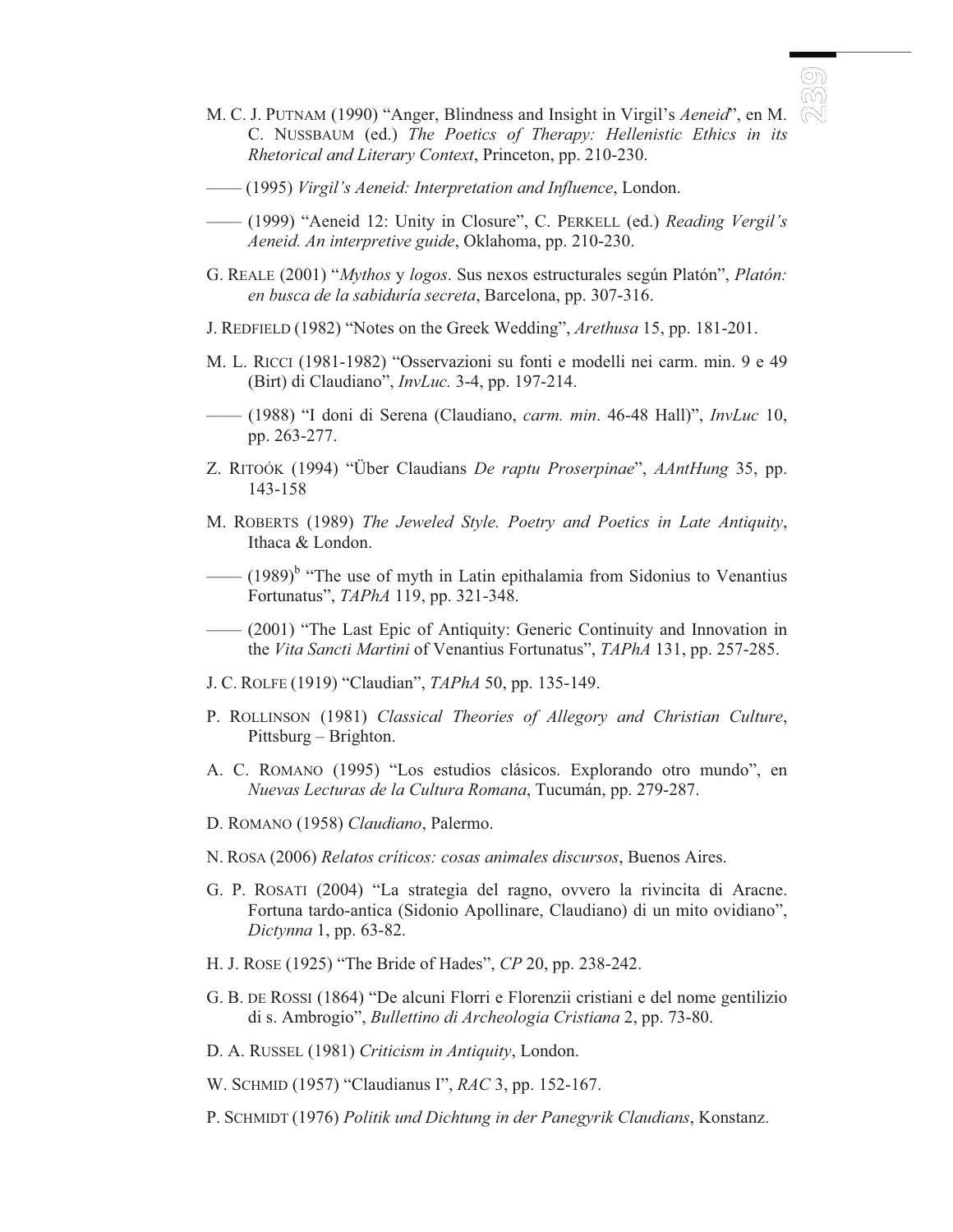- F. SCHWARTZ (1978) "*Nigra maiestas*. Bryaxis, Sarapis, Claudian", *Mélanges E. Diez*, Graz, pp. 189-210.
- F. F. SCHWARZ (1974-1975) "Claudius Claudianus. De Raptu Proserpinae (eingel. und erkl. Von F. F. S.)", *Litterae Latinae* 29, pp. 9-27.
- D. SHANZER (1989) "Allegory and Reality: *Spes*, *Victoria* and the Date of Prudentius' *Psychomachia*", *ICS* 14, pp. 347-363.
- R. SEAFORD (1986) "Wedding Ritual and Textual Criticism in Sophocles's *Women of Trachis*", *Hermes* 114, pp. 50-59.
- —— (1987) "The tragic wedding", *JHS* 107, pp. 106-130.
- F. SERPA (1981) *Claudio Claudiano. Il rapimento di Proserpina. La guerra del Goti*, Milano.
- W. SIMON (1975) *Claudiani Panegyricus de Consulatu Manlii Theodori* (*Carm*. 16 und 17), Eingeleitet, herausgegeben, übersetzt und erklärt, Berlin.
- L. M. SLATKIN (1986) "The Wrath of Thetis", *TAPhA* 116, pp. 1-24.
- C. SOURVINOU-INWOOD (1985) "Altars with Palm Trees, Palm Trees and *Parthenoi*", *BICS* 32, pp. 125-146.
- —— (1991) *Reading'Greek Culture: Texts and Images, Rituals and Myths*, Oxford.
- P. STAMBOVSKY (1996) *Myth and the limits of reason*, New York.
- F. A. SULLIVAN (1972) "Volcanoes and Volcanic Characters in Virgil", *CP* 67, pp. 186-191
- A. M. TAISNE (2001) "La Cérès de Claudien au miroir de Stace", *BAGB* (3), pp. 298-316.
- J. TATE (1929) "Plato and Allegorical Interpretation", *CQ* 23, pp. 142-54.
- —— (1930) "Plato and Allegorical Interpretation", *CQ* 24, pp. 1-10.
- R. F. THOMAS (1983) "Virgil's Ecphrastic Centerpieces", *HSCP* 87, pp. 175-184.
- —— (2001) "Aeneas, Erysichthon and Caesar", en *Virgil and the Augustan reception*, Cambridge, pp. 84-89.
- K. THRAEDE (1962) 'Epos', en *Reallexicon für Antike und Christentum*, 5, col. 983-1042.
- A. R. TORRES-MURCIANO (2005) "El proemio de Valerio Flaco. Una lectura retórica", *CFC(L)* 25, pp. 79-100.
- F. TRUMP (1887) *Obseruationes ad genus dicendi Claudiani eiusque imitationem Vergilianam spectantes*, Wroclaw.
- K. TSAI (2007) "Hellish Love: Genre in Claudian's *De raptu Proserpinae*", *Helios* 34, pp. 37-68.